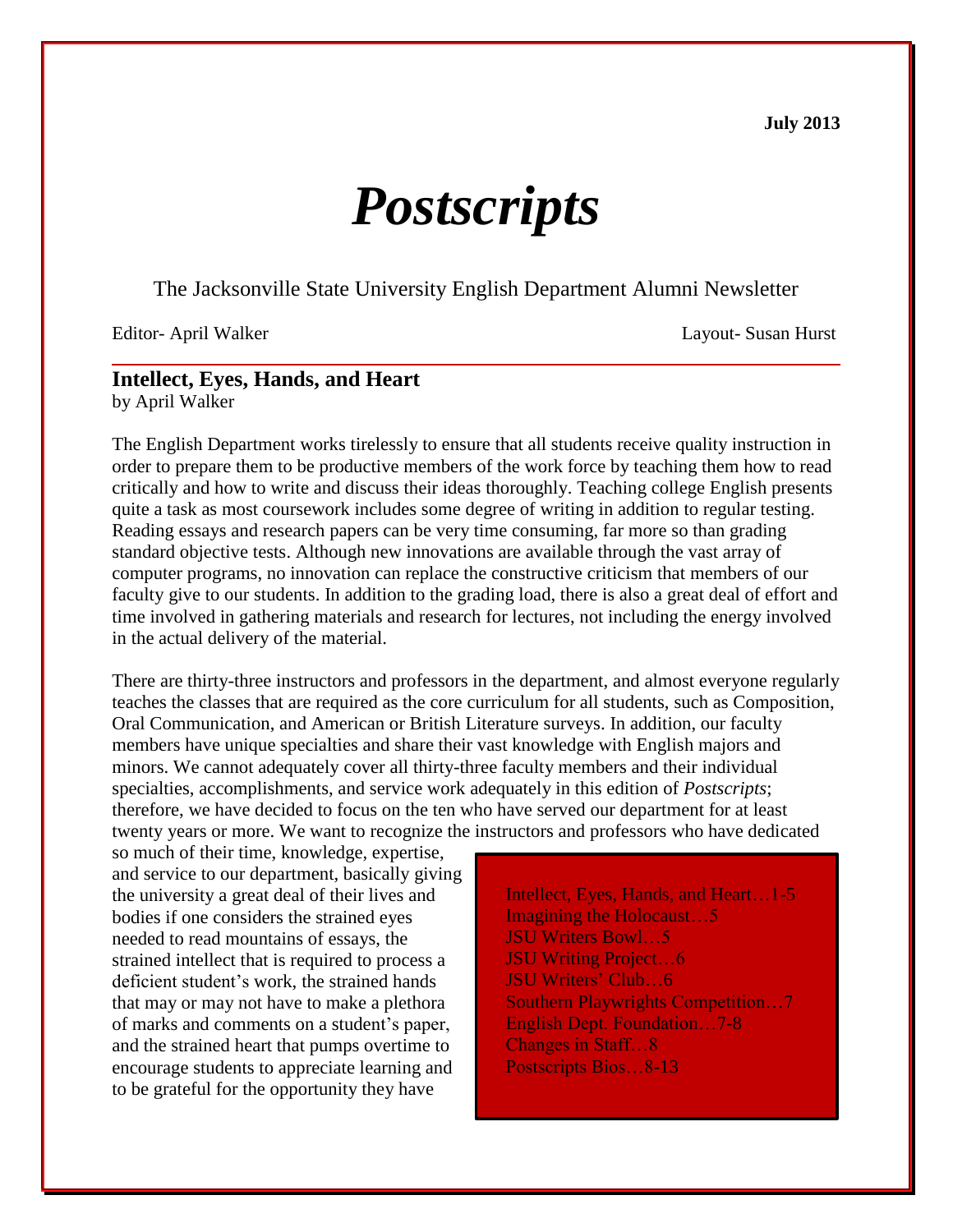before them. The outstanding members of our faculty who have strained their intellects, eyes, hands, and hearts for twenty or more years, we commend and thank for their dedication to making this department impressive in its offerings beyond the basic courses and services. JSU students are very fortunate to have such a talented array of faculty in the English department. Any student seeking an undergraduate or graduate degree in English should be pleased with the variety of courses that the department offers and the professors and instructors who teach these courses.

Dr. Carmine Di Biase began his service to our department in 1993, placing him in his twentieth year with JSU. He regularly teaches Composition, British Literature, and a variety of undergraduate and graduate courses, including Shakespeare, Non-Dramatic Elizabethan Literature, and other courses in  $16<sup>th</sup>$  and  $17<sup>th</sup>$  century English Literature. He is fluent in Italian and has edited and published translations of many Italian works, including his recently published *The Diary of Elio Schmitz***.** This work is a translation of the diary of Italo Svevo's younger brother and offers a rare perspective into the life of one of Italy's greatest modern novelists Italo Svevo. Dr. Di Biase's publications are not limited to translations as he has published other articles concerning English studies in Travel Literature and the Ovidian influence in Shakespeare's works. In addition to his instruction and scholarly pursuits, he has organized a Travel and Translation Conference at JSU and is lecturing students in the English Language Institute this July. Dr. Di Biase has been an invaluable member of the department.

Deborah Prickett became an instructor with the English Department in 1992. She regularly teaches Composition, American Literature, and Theory of Speech, mastering online and hybrid classes along the way. She maintains the information posted on the English Department Exchange, a site that allows department members to access attendance policies, departmental syllabi, webinars and Power Points on different teaching methods, and a multitude of other information that aids in preparation and instruction. Prickett collaborates with Distance Learning to assist in making Blackboard an invaluable teaching tool. She has coordinated several sessions within our department to explain the complexities of Blackboard, including the use of blogs, discussion boards, and the variety of other options that are available. Last year, she encouraged the use of Connect Composition Plus, an interactive tool offered by McGraw-Hill publishing. Through this service, students complete their own personalized learning plans that are created based on their initial grammar assessments. She also participates in her share of conferences. She has been very dedicated during her twenty-one years of service.

Gena Christopher joined the department full time in 1991, putting her in her twenty-second year of service. She regularly teaches Composition courses, American Literature, Technical Writing, and Alabama Literature. She received the Outstanding Teacher of the Year Award in 2012. Christopher teaches traditional classes and also braves her share of hybrid and online classes. She is participating in the ELI this July and has been actively engaged in furthering our relationship with Taizhou University in China. She has traveled to China several times and continues to be instrumental in molding specific study-abroad programs, which include sharing research and exchanging staff with Taizhou University. Christopher is on the planning committee for the JSU Writers Bowl. Her service work to the university and our department is commendable. One of her most remarkable accomplishments is coordinating the Writing Clinic, which aids students who struggle with grammar, mechanics, vocabulary, and writing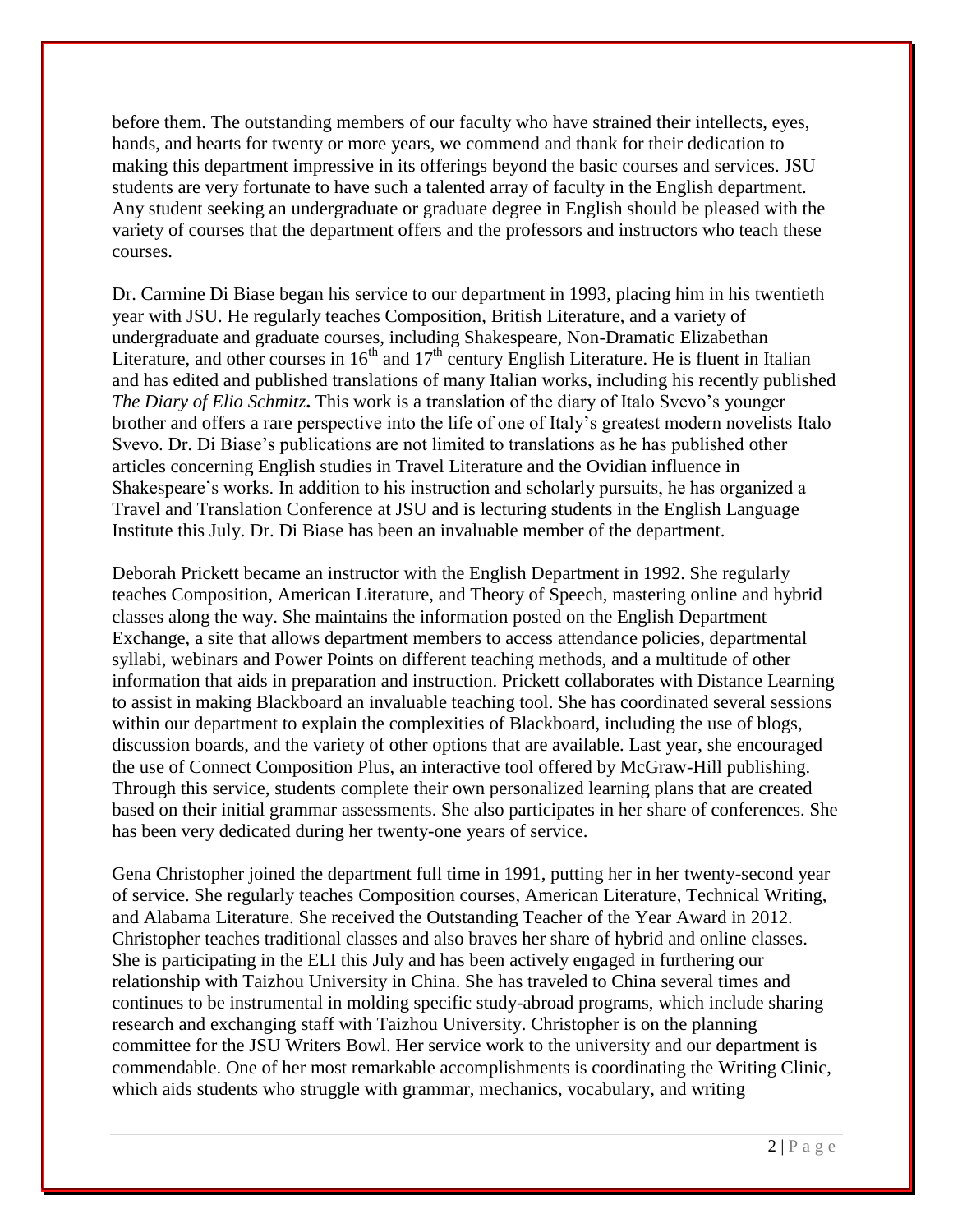assignments in general. Under Christopher's direction, the tutors and faculty volunteering in the clinic have helped hundreds of students since its inception. Her dedication to students, the department, and the university is quite impressive.

Dr. Randall Davis is likewise in his twenty-second year of service. Dr. Davis regularly teaches Composition courses in addition to undergraduate and graduate courses in World and American Literature. He specializes in American Literature and has developed and taught a course focusing on Native American Literature. In addition to instruction, Dr. Davis is actively involved in research and service. He regularly serves as a discussion leader for the Annual Literature and Medicine Retreat, sponsored by the Alabama Chapter of the American College of Physicians/American Society of Internal Medicine. He has published papers focusing on American writers, including James Fenimore Cooper, Adolph Bandelier, and N. Scott Momaday. One example of Dr. Davis' dedication to service includes his contribution to the annual Writers Bowl. He has been an exceptional member of the English department in instruction, service, and research.

Gloria Horton is another member of our faculty who has served this department for many years, presently serving her twenty-fourth year. She teaches Composition, Literature courses, and other undergraduate courses, including Advanced and English Grammar. She has been involved with The Writing Project for many years, becoming a director in 2004. She has steadily attended various conferences throughout her teaching career. She is presently the Vice President of ACETA (Association of College English Teachers of Alabama); she served as the faculty chair of the United Way Campaign and is the President of the Oxford Arts Council. The list of her service to the department, university, community, and state is quite long. She has received the College of Arts and Sciences Service Award twice during her time at JSU. Gloria Horton's dedication to her profession is admirable, and the long list of her service work is quite remarkable.

Julia Wooster is likewise in her twenty-fourth year of service with JSU's English Department. She holds the title of Social Director and plans our annual parties and gatherings. She is very supportive of JSU Athletic programs and regularly attends sporting events on campus. She does her share of service work, which includes judging various writing contests and participating in committee assignments. She regularly teaches Oral Communication, Composition, and Literature classes, and also teaches Composition & Speech, an upper-level undergraduate course. In addition, she has planned and developed a course titled Detective Fiction. Wooster has been a valuable member of our department for almost a quarter of a century.

Dr. Joanne Gates has been with our department since 1987, putting her in her twenty-sixth year of service. Teaching both graduate and undergraduate classes, she handles computer-assisted Composition courses, Shakespeare, Women's Literature, American and British Literature. Her specialty is Elizabeth Robins, and she serves as the project director of the Elizabeth Robins Web. She won the Elizabeth Agee Award from the University of Alabama Press for her biography of Robins and has edited and co-edited several publications on Robins as well. Her appreciation of literature is furthered in her service on the board of the Friends of the Houston Cole Library. She has played a major role in selecting, coordinating, and introducing many guest speakers during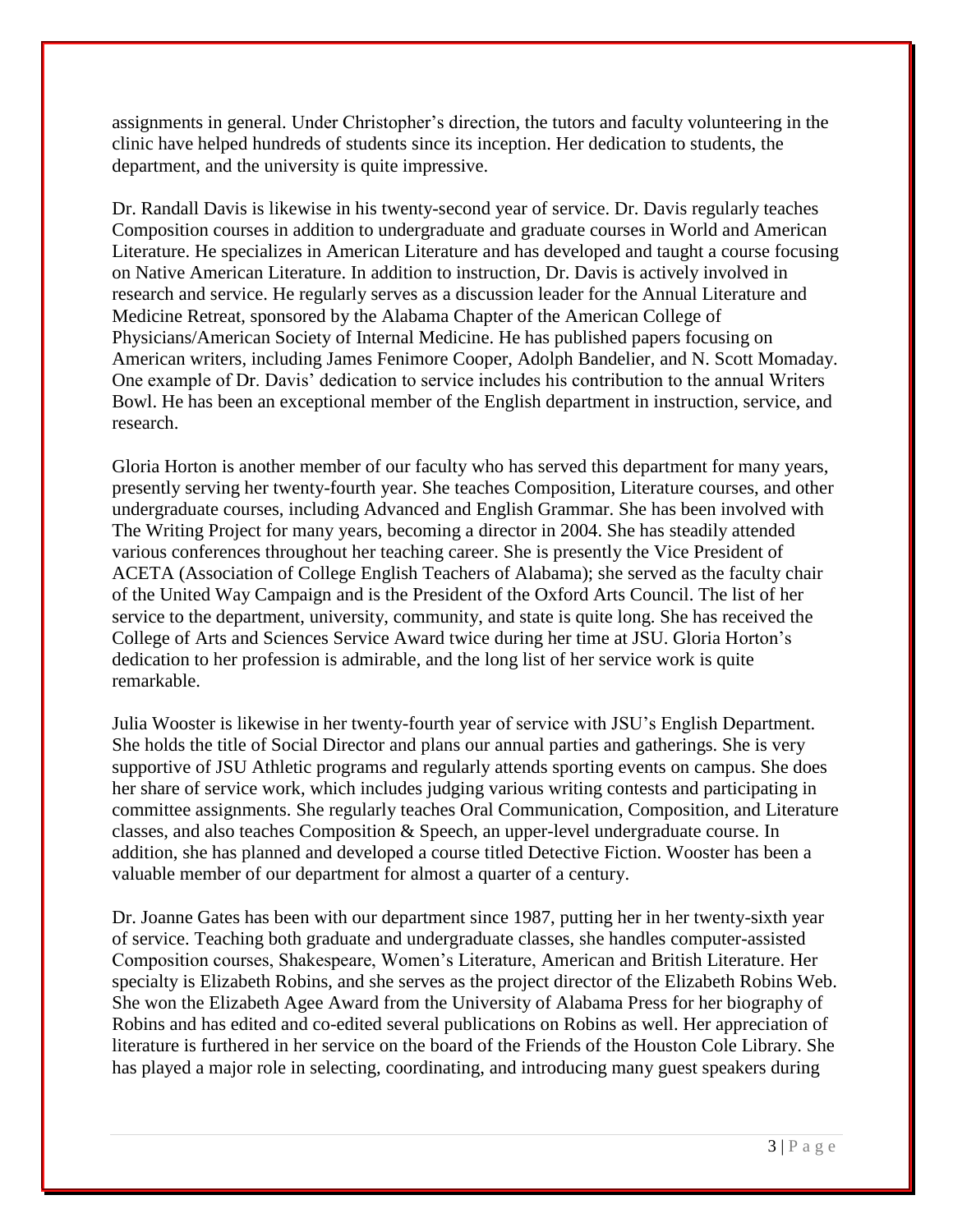her service on the Friends of the Library Board. She is dedicated to learning and pushes her students to their best.

Dr. Bill Hug also joined the department in 1987. He teaches undergraduate and graduate courses, including Composition, American and World Literature, Advanced Expository Writing, and Literature of the South. Dr. Hug served as the advisor to undergraduate English majors for years prior to Dr. Reed's assuming that responsibility. He is presently the Department's Director of Writing. In addition to his instruction and service, he is also involved in research and publication. He has been engaged in research on Danish-American photojournalist Jacob Riis and has had work published in journals and encyclopedias. He occasionally writes reviews for area newspapers like the *Anniston Star*. Dr. Hug has been an asset to our department through his instruction, service, and research.

Dr. Steven Whitton is next on our list of twenty or more years of service, and he definitely fits into the "more" category, as he is presently in his fortieth year of service to JSU. Dr. Whitton is the Director of the Honors Program, which is not limited to the English Department, as honors classes are presently offered in twelve departments. Dr. Whitton established the Southern Playwrights Competition, the On the Brink Conference, and the Imagining the Holocaust Education Program. He also coordinates the Writers Bowl with Dr. Davis and Gena Christopher. He participates in Theater in the Mind, which is an Educational Series of the Alabama Shakespeare Festival. Additionally, he writes reviews for the *Anniston Star.* He teaches Honors Composition and Literature courses in addition to teaching graduate courses and upper-level undergraduate courses in film and drama. His service to the department, university, community, and state is outstanding and has been ongoing for four decades. Dr. Whitton is extremely devoted to his profession, and we have been very fortunate to have him in our department.

The last professor on our list has been with the department since 1971 and became the head of the department in 1998. As the head of the department, Dr. Robert Felgar has done his share of service, but his instruction and publications are significant as well. He is a nationally recognized scholar on Richard Wright, publishing books and journal articles. His knowledge of black literature is not limited to Wright's works. He has recently signed a contract to write a book on the influence of slavery in Mark Twain's *Huck Finn,* Frederick Douglass' *Narrative of the Life of Frederick Douglass*, Harriet Jacobs' *Incidents in the Life of a Slave Girl,* and Harriet Beecher Stowe's *Uncle Tom's Cabin.* In addition to publications on Wright and other black literature, Dr. Felgar has also written articles on Robert Browning. Despite the enormous amount of work that is involved with running our department, Dr. Felgar remains actively involved in the classroom. He teaches American and British Literature; Black Literature, an upper-level undergraduate course; and several graduate courses, including Black Writers of America and Victorian Prose. He also teaches courses in film; this past spring, his film course focused on melodramas.

This article is lacking as far as addressing the enormity of accomplishments and service of the instructors and professors who have dedicated twenty to forty or more years of service to JSU. However, we hope that the brief mention of these loyal scholars and their unique specialties, research, service, innovations, and instruction is substantial enough to make their dedication clear. It is admirable that they have given twenty plus years to making our department noteworthy among a number of other standouts at our university. Whether the students these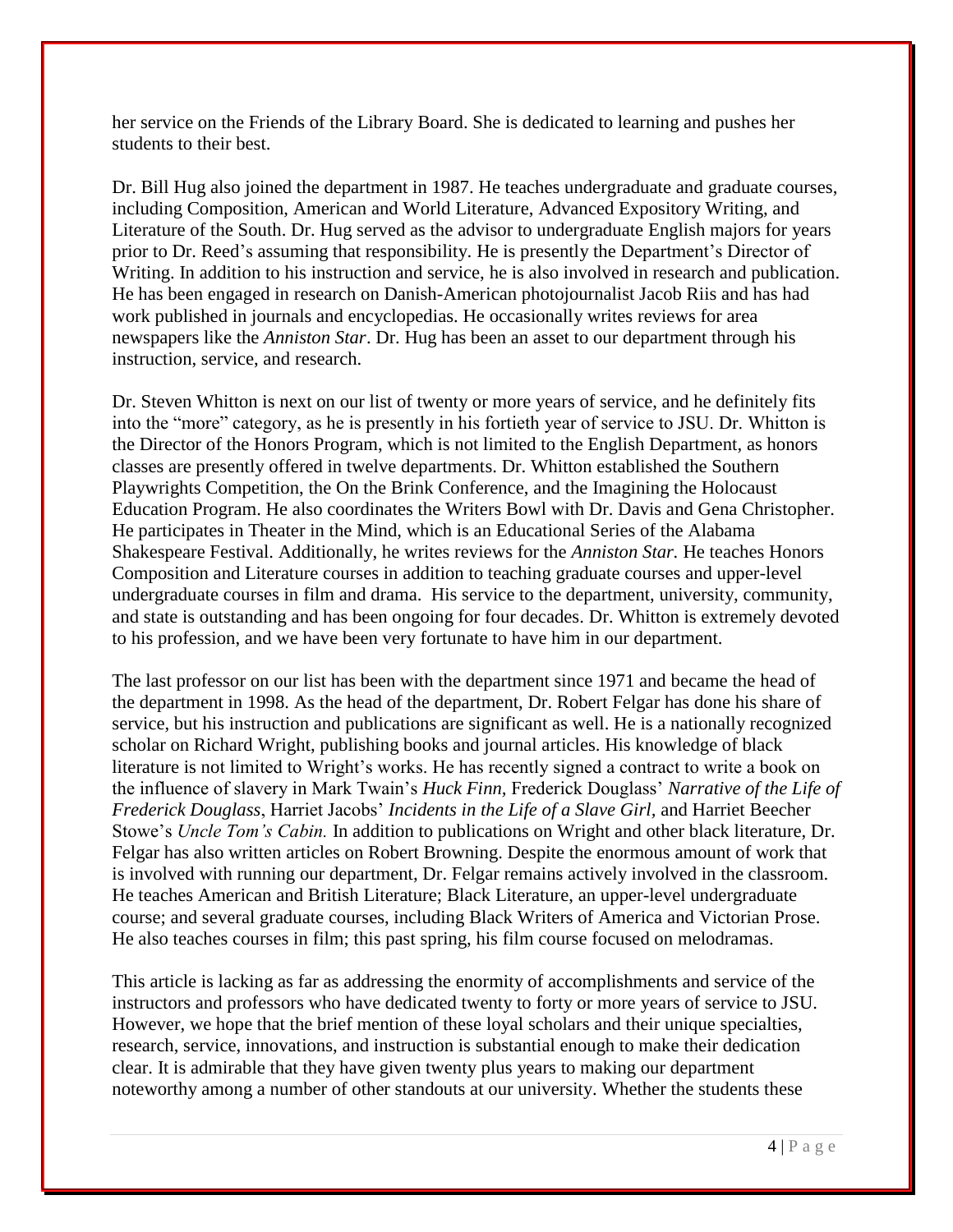instructors and professors encounter realize it or not, they have access to remarkable intellectuals in our department. Furthermore, even though we have addressed the talents, service, and instruction of only a third of the department, we want to thank all members of our department, including the next three who will reach twenty years of service soon: Dr. Teresa Reed, David Myer, and Dr. John Jones. Each and every faculty member brings his or her own special talents, knowledge, and methods to the classroom. We want to thank each for dedicating his or her intellect, eyes, hands, and heart for so many years. All members of our faculty are remarkable in their own ways and have unique talents that allow the department to offer a broad assortment of courses beyond the basics.

Further information about all faculty members, their service, and a list of their recent publications are available on the English Department's Web page: <http://www.jsu.edu/english/index.html>

## **Imagining the Holocaust**

Imagining the Holocaust is a writing competition for Middle School and Senior High School Students. "Why teach Holocaust history?" is a question that many have struggled to answer. Imagining the Holocaust is one way to teach Holocaust history and its importance to our daily lives.

To this end, interested English faculty at JSU developed the idea of Imagining the Holocaust, a writing contest designed to teach Holocaust history and its continuing influence in today's world to middle school and high school students in Alabama. The competition is open to many kinds of writing, from essays to more creative approaches in poetry and fiction. Entries are due each spring, and prizes are awarded. This year, April Walker oversaw the middle school entries and Susan Dean, the high school entries. Steven Whitton was project coordinator. See [www.jsu.edu/english/holocaust](http://www.jsu.edu/english/holocaust) for more information.

#### **JSU Writers Bowl**

On October 31, 2012, the English Department sponsored the Seventeenth Annual JSU Writers Bowl. Over 75 teams from high schools throughout northern Alabama traveled to the JSU campus to compete. Following a Halloween theme, the team competitions required students to write a letter to a student's parent as the faculty advisor of a school club explaining why that student cannot continue as a member of the club. This hypothetical student was to be selected from a list of classic monsters, including the Frankenstein monster, Count Dracula, the Wolfman, the Invisible Man, Dr. Jekyll and Mr. Hyde, the Creature from the Black Lagoon, the Mummy, or the Phantom of the Opera. For the afternoon session, the teams wrote a *terza rima* sonnet about an event at their school. For the individual essay competition, students were given the following options: a) How have smart phones affected communication negatively or positively? b) What from your parents' youth do you wish we still had today that is no longer available to you? JSU's Steven Whitton again served as the chair of the Writers Bowl Committee, assisted by Gena Christopher and Randy Davis. Submissions were judged by the following JSU faculty: Don Bennett, Christy Burns, Susan Dean, Larry Gray, Gloria Horton, Bill Hug, Katie Johnson, Raina Kostova, Sarah Moersch, David Myer, Elizabeth Nelson, April Walker, and Julia Wooster.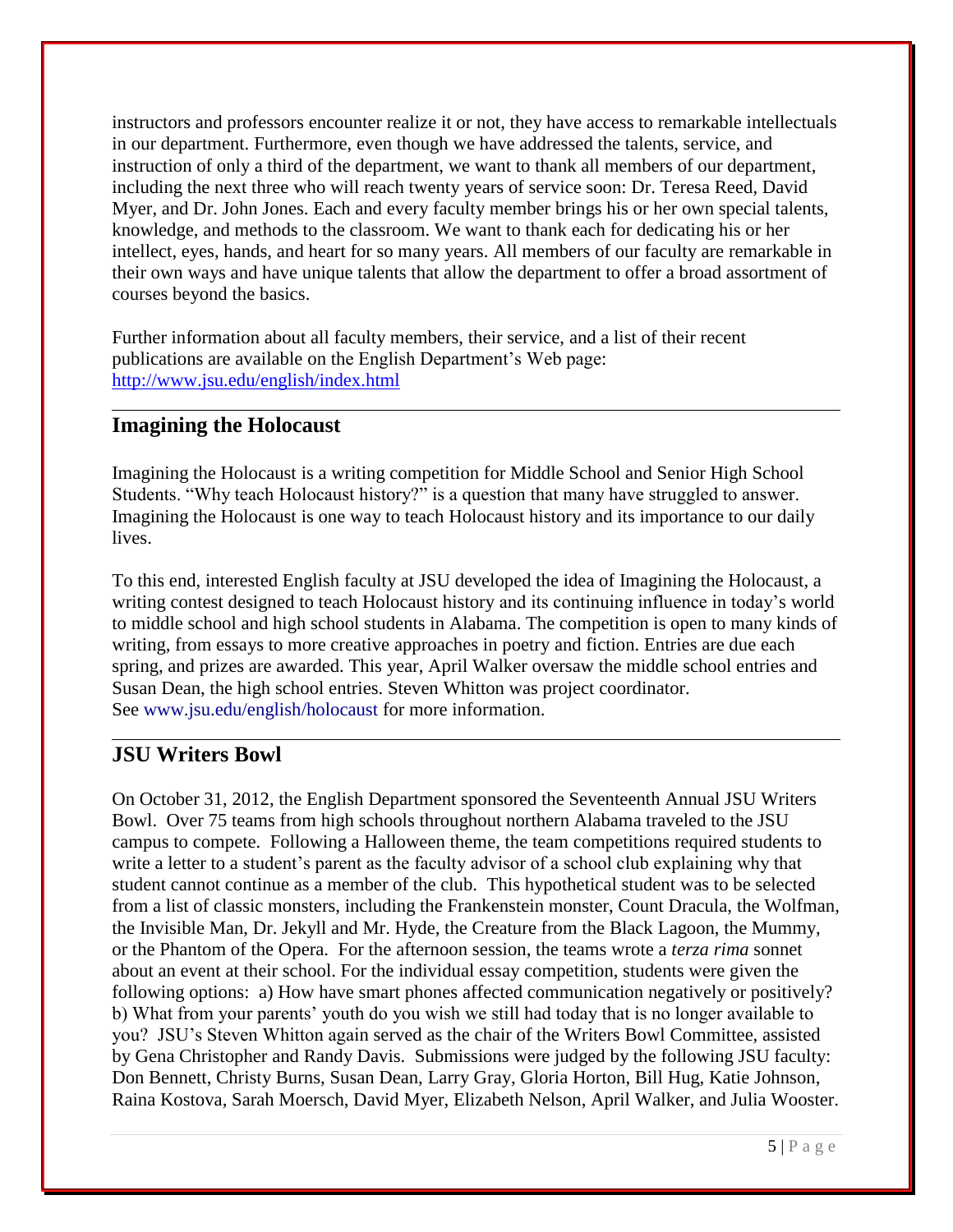## **Jacksonville State University Writing Project**

The Jacksonville State University Writing Project had another successful year, concluding with the summer institute in June 2013, at which seven teacher fellows read, wrote, presented, and learned together as much as they could about being successful teachers of writing. The participants for the institute were as follows: Shannon Clark, Wadley High School; Rachel Farley, Highland School; Holley Harmon, White Plains High School; Marsha Law, Jacksonville State University graduate student; Linda Lyle, Gadsden State Community College; Jennifer Monroe, Sardis High School; and Tanya Sasser, Jacksonville State University.

In addition to the summer institute, the site has held a number of other events and programs, beginning with the annual Technology Conference in November. We also did a semester-long I-Learn Project, in which eight area teachers did extensive professional development using I-pads, I-phones, and other Apple products. The Writing in the Twenty-First Century Conference in July, cosponsored with the JSU Regional In-Service Center, at Ft. McClellan, was keynoted by author and writing instructor Rick Shelton, with concurrent sessions provided by JSU Writing Project fellows.

Our writing group, Scribblers, continues to meet monthly, and a number of the group's members have had works published this past year.

On August 2, the site will hold an advisory board retreat to come up with a plan to continue the work of our site in 2014. Our planning will include looking at ways we can have a 2014 summer institute, even without federal grant monies. Teachers who wish to receive an application for next year's institute should e-mail ghorton@jsu.edu to be put on the mailing list. Director of the JSU Writing Project is Gloria Horton; co-directors are Lisa Williams and Melissa Shields; technology liaison is Rodney Bailey.

### **JSU Writers' Club**

The JSU Writers' Club had another successful year. The club made the decision to "go green" over this past year, requiring that all entries for contests be submitted electronically via email. All students who attend JSU are eligible to enter contests sponsored by the Writers' Club. The RUM Fiction and Poetry Contests brought a number of entries. The following are the winners of the RUM Fiction Contest:  $1<sup>st</sup>$  place: Griffin Limerick, "Bored Believers";  $2<sup>nd</sup>$  place: James McKinnon, "As a Man Thinketh in His Heart"; 3<sup>rd</sup> place: Dalana Parker, "Awareness." The winning authors shared their excerpts and received their prizes at a ceremony in November of 2012. The following are the winners of the RUM Poetry Contest held during the spring semester: 1<sup>st</sup> place: Sierra Coleman, "The Field Slave"; 2<sup>nd</sup> place: Raven Pugh, "Peter Pan Syndrome"; 3<sup>rd</sup> place: Griffin Limerick, "Perpendicular Purpose"; Hon. Mention: Chelsea Watson, "Courageous Soul." The winners shared their poems and received their prizes at a ceremony on April 2nd, 2012.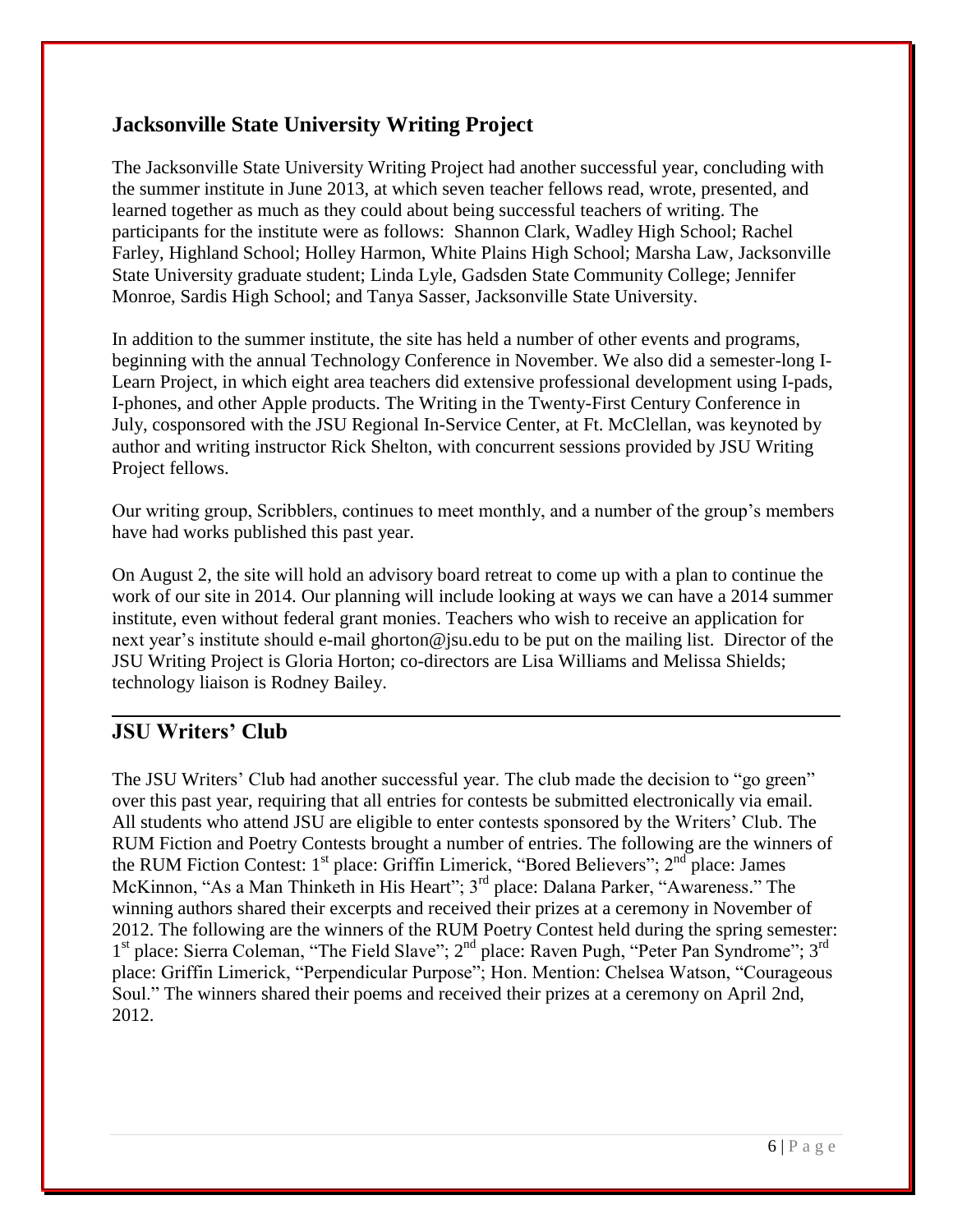#### **Southern Playwrights Competition**

The winner of this year's Southern Playwrights Competition was *The Vanishing Point* by Nedra Pezold Roberts. The committee is especially grateful to the dedicated group of readers who helped to choose the winner and especially to Sarah Moersch, Coordinator. For more information concerning the Southern Playwrights Competition, visit our website at <http://www.jsu.edu/english/southpla> or contact Sarah Moersch [smoersch@jsu.edu](mailto:smoersch@jsu.edu) or Steven Whitton [swhitton@jsu.edu](mailto:swhitton@jsu.edu) .

## **English Department Foundation**

We appreciate alumni, friends, and department members who have generously donated over the last year. Your donations help support our many programs.

Joyce Spradley Alford Alse Cosper Bell, Jr. Eleanor Maxine Blessing **Dafford D. Brewster**, Jr. Willie Kate Charley **Articular Coates** Ardith Williams Coates Debra Smith Cochran Jennifer Breedwell Cofield James Simeon Dalton, II. **Angela Leigh Dickert** Martha Joan Duncan **Barbara Burtram Ferrigno** Emily Grace Fuller Larry A. Gray Shaun Davidson Gray Gregory M. Halligan Virginia Nethery Harper Beverly Rae Haynes Remona Elaine Hopper Edward Harold Johnson John Ed Jordan, III Glenda Ann Justice Dorothy Rains Kennedy Patricia Gibbins Koors Deborah Cole Landers-Scott Emily Lynch Natalie Sloane Martin Linda J. Mattox John Frederick Maurer Michael Charles Orlofsky Billy Joe Reynolds Tony Charles Saxon Ann Nabors Sexton Donnie Lee Shellhorse Charlotte Mock Sieber Mary Jane Smith Patsy Mayfield Thweatt Christine Annette Tye Portia Smart Weston Margery Clark Whitlock Wells Fargo Foundation Educational Matching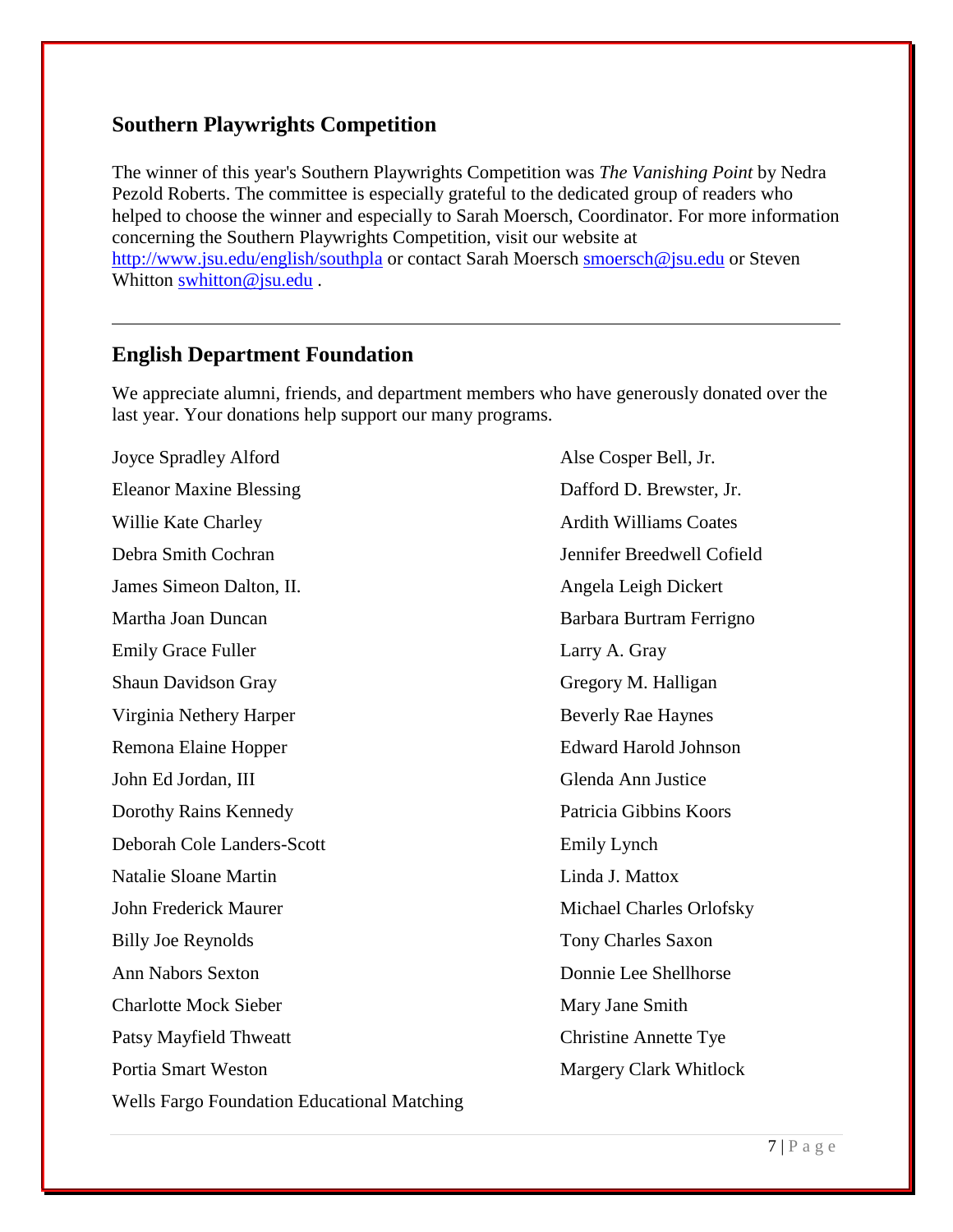Tax deductible donations to the English Department Foundation may be made through the JSU Foundation by directing mail to the JSU Foundation, 700 Pelham Road North, Jacksonville, AL. 36265. Please indicate that the donation is for the English Department Foundation and, in case of memorial gifts, also signify the name of the honoree.

#### **Donations can also be made online by clicking on "Make a Gift" on the JSU Homepage [\(www.jsu.edu\)](http://www.jsu.edu/). Thank You.**

## **Changes in Staff**

We want to congratulate Susan Hurst on her promotion to Secretary of the English Department. She worked as the Clerical Assistant for our department for four year prior to moving to her new position. Her first year as the secretary of our department has gone very smoothly, and we appreciate her hard work.

We also want to welcome Jacqui Callender to the department. Prior to taking the position as the department's Clerical Assistant, she worked as the secretary and fundraiser for Jacksonville Christian Academy for sixteen years and volunteered four years prior to being hired as the Academy's secretary. When asked how she liked her job with our department, Jacqui said, "I love it." We welcome her to our department.

#### *Postscripts* **Bios**

**Rodney Bailey** is the Technology Liaison for the JSU Writing Project and is a member of the Technology Liaison Network for the National Writing Project. Along with these duties and his teaching duties, he also serves as the Color Guard Coordinator for the Marching Southerners. Mr. Bailey has also volunteered to serve as an Author Administrator for the E-thology and will be a Gamecock Orientation Advisor this fall.

**Don Bennett** has been an instructor in the JSU English department for eleven years now. He teaches Freshman Composition 101 and 102, Oral Communication, American Literature I, English Literature I, Advanced Composition, and the Theory of Composition. He is a member of Phi Kappa Phi, a national honor society for teachers, students, and alumni. Don also serves on the Advisory Board for the JSU Writing Project. Away from school, Don and his wife Amy (singer, actress, vocal instructor, blogger and mom extraordinaire) are active members of their church. They have two children: Timothy, age thirteen, and Paul, who just turned seven.

**Christy Burns** read entries for several writing competitions, including the Southern Playwrights Competition, Imagining the Holocaust Competition, and the JSU Writers Bowl. She teaches Freshman Composition, Oral Communication, and Composition and Speech.

**Gena Christopher** is an Instructor in the English Department and the Director of the English Department Writing Clinic. She is the English Department Red Balloon Initiative discussion leader and serves on several committees, including the CORE Committee, the English Department E-thology team, and the JSU China Initiative Committee. She serves as Co-chair of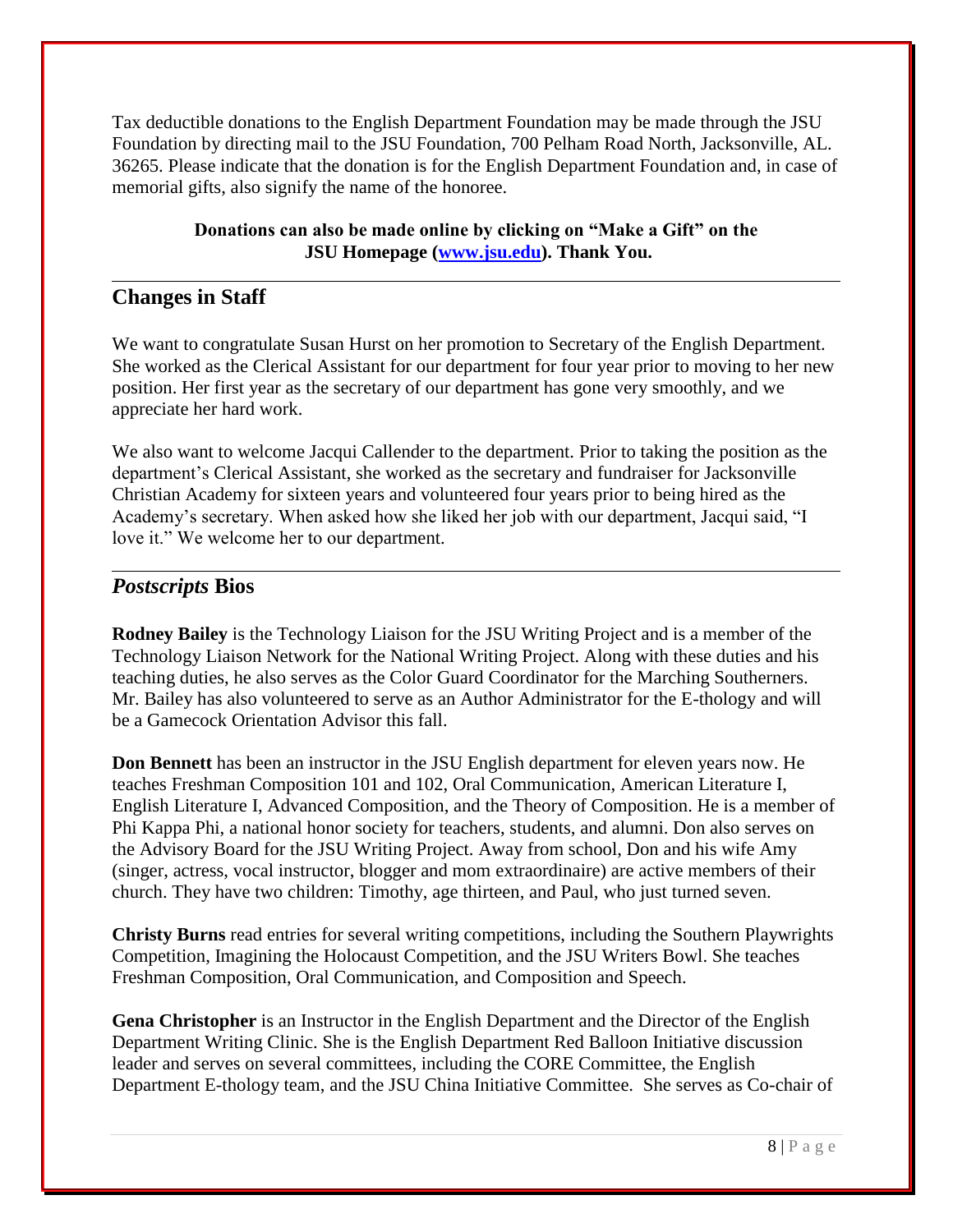the Quality Enhancement Plan for the University's SACS accreditation, and she directs summer programs for international students and teachers.

**Randall Davis** served as discussion leader for the 22st Annual Literature and Medicine Retreat, sponsored by the Alabama Chapter of the American College of Physicians/American Society of Internal Medicine. Works discussed included Terence Rattigan's *The Winslow Boy*; Abraham Verghese's *Cutting for Stone*, Jhumpa Lahiri's *Interpreter of Maladies*, and poetry by George Bilgere.

**Susan Dean** participated as a judge for several writing and speaking competitions. She is the Coordinator for the High School division for the Imagining the Holocaust Writing Competition. She teaches Freshman Composition, Oral Communication, American Literature, and Technical Writing.

**Carmine Di Biase** delivered a paper on the influence of travel and memoir in the fiction of Italo Svevo at last November's SAMLA conference at Duke University. His essay, "Hamlet in the Life and Work of Italo Svevo," will be published in a collection that will emerge this year from the international conference held at Oxford University in 2011 (Italo Svevo and His Legacy). Also, *The Diary of Elio Schmitz: Scenes from the World of Italo Svevo* appeared last March. It is the first English translation of the diary of the younger brother of Ettore Schmitz, whose pen name was Italo Svevo. This diary is to Italo Svevo what Stanislaus Joyce's diary is to James Joyce. Oddly enough, it was Joyce himself who discovered Italo Svevo and made his work known throughout Europe. Dr. Di Biase has also translated two plays by the Neapolitan actor and playwright, Alessandro Casola: the first is called *Waste*, and the second *Plagiarized!* - both of them three-act comedies. Casola himself asked Dr. Di Biase to do the translations. *Waste* was awarded the Premio Massimo Troisi, one of Italy's most prestigious awards for comedy.

**Robert Felgar** received a Statement of Accomplishment for taking his first MOOC: "The Language of Hollywood: Storytelling, Sound, and Color," taught by Professor Scott Higgins of Wesleyan University for Coursera. He also submitted an article on Richard Wright and obscenity to Obsidian, and he celebrated almost 15 years as head of the JSU English Department. His recent film class focused on melodramas. He has just signed a contract with ABC-CLIO publishers to write a book on the influence of slavery on *Huckleberry Finn*, *Narrative of the Life of Frederick Douglass*, *Incidents in the Life of a Slave Girl*, and *Uncle Tom's Cabin*.

**Jennifer Foster** continued to work with members of her department and the MCIS department to expand the E-thology [\(www.jsu.edu/chimera/ethology\)](http://www.jsu.edu/chimera/ethology), which is a collection of early American literary works, biographies of authors, multi-media components, and commentaries on these pieces. She also served on the Gamecock Orientation Team and the Freshman Reading Committee and chaired the Basic English Skills Committee. Jennifer taught two new courses for the English Department: The Bible as Literature, Old Testament and The Bible as Literature, New Testament.

**Joanne Gates** was re-elected to the Board of Friends of Houston Cole Library, which hosted Susan Rebecca White in October of 2012 and David Haynes in March of 2013. Her article on Shakespeare's A Midsummer Night's Dream is in the Spring 2012 issue of *Longleaf Style*. She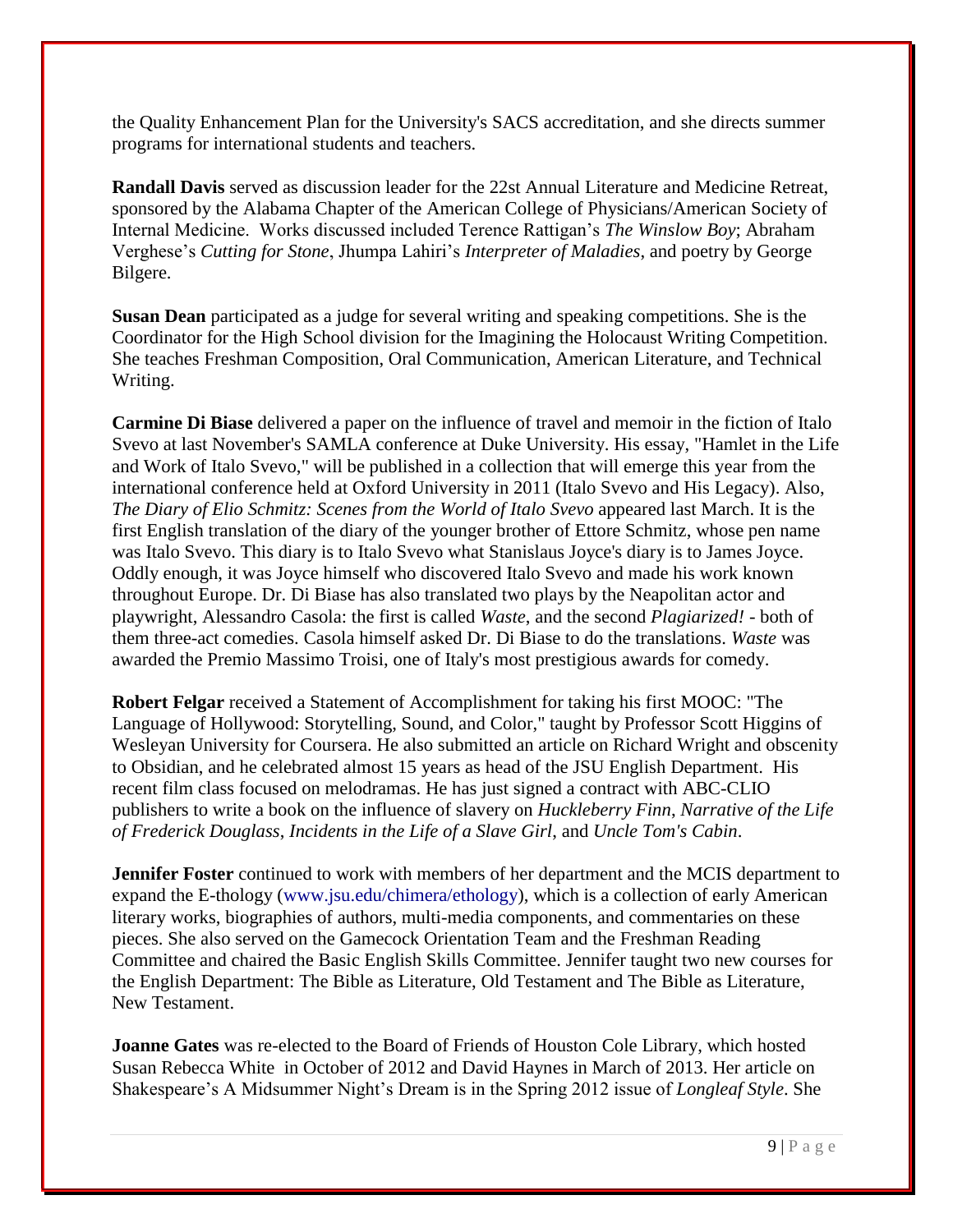presented her paper on Teaching the Bus Murals of Anniston as a way to make local connections to Social Issues at the ACETA conference in March of 2013. In addition, she has published performance reviews on three productions at the Atlanta Shakespeare Tavern. These reviews can be found in *Early Modern Literary Studies* or at [http://extra.shu.ac.uk/emls/16-1/revtav.htm.](http://extra.shu.ac.uk/emls/16-1/revtav.htm) She has volunteered to serve as an Author Administrator for the Emily Dickinson components to the department's E-thology of American Literature.

**Larry Gray** delivered papers at three conferences during the past academic year. At York University (UK) in September, his subject was film adaptation; at Brown University and at Wuhan University (China), his subject was Henry James's last essays and short stories. While at the Wuhan conference in December, he and Dr. Kostova were separately asked to expand their papers for translation and publication in Chinese journals. Dr. Gray will be delivering papers on Henry Green at DePaul University (Chicago) and on film adaptation at Linnaeus University (Sweden) during the upcoming year. In summer 2012 he was selected for a week-long seminar led by Robert Pippin (Philosophy, Film, and Literature, University of Chicago) at the National Humanities Center (NHC); he has also been selected by Sarah Beckwith of Duke University for an upcoming seminar at the NHC on Shakespeare's *The Winter's Tale* and its adaptations. His JSU teaching duties have been focused on English Composition, British Literature surveys, and 20th Century English fiction; The Art of the Film will be a new course for him in the fall. The Calhoun County Center for the Arts has asked him to develop a series for their local theater, where he plans to offer comments on selected films screened for the local community.

**Pitt Harding** mentored a senior from Pleasant Valley High School in the completion of her first novella. He will begin his first term on the faculty senate in the fall. He will also pilot a new course for undergraduate and graduate students, EH 419/G, dedicated to the works of John Milton.

**Gloria Horton** serves as the Liaison Officer to National Council of Teachers of English (NCTE) for the Association of College English Teachers of Alabama (ACETA), representing that organization on the NCTE Board of Directors. She was elected to the position of vice president of ACETA in spring 2013. She is the chair of the steering committee for Academe, Jacksonville State University's organization in support of faculty teaching, scholarship, and service. She served as Faculty Chair of the 2013 United Way Campaign. Gloria also served as ex-officio chair of the College of Arts and Sciences Faculty Council Merit Pay Committee. She has served as editor of the JSU Writing Project Newsletter and editor of the JSU Writing Project Anthology. She chaired the Admissions and Scholarship Committee for the Jacksonville State University Faculty Senate. She will serve as president of Sigma chapter, Delta Kappa Gamma national society for women educators, through 2014. She is a member of the Writers of Calhoun County. She also serves as a member of the board of the Friends of the Library and the Education Committee of the Knox Concert Series. She is president of the Oxford Arts Council. She is the director of the JSU Writing Project and coordinates the JSU Grammar Hotline for the English Department. She is the longtime faculty sponsor of Sigma Tau Delta and served on the Service Committee of the national organization in 2013. She served as a national judge for the NCTE Achievement Awards in Writing in 2013 and as a national judge for the NCTE Affiliate Journal Awards.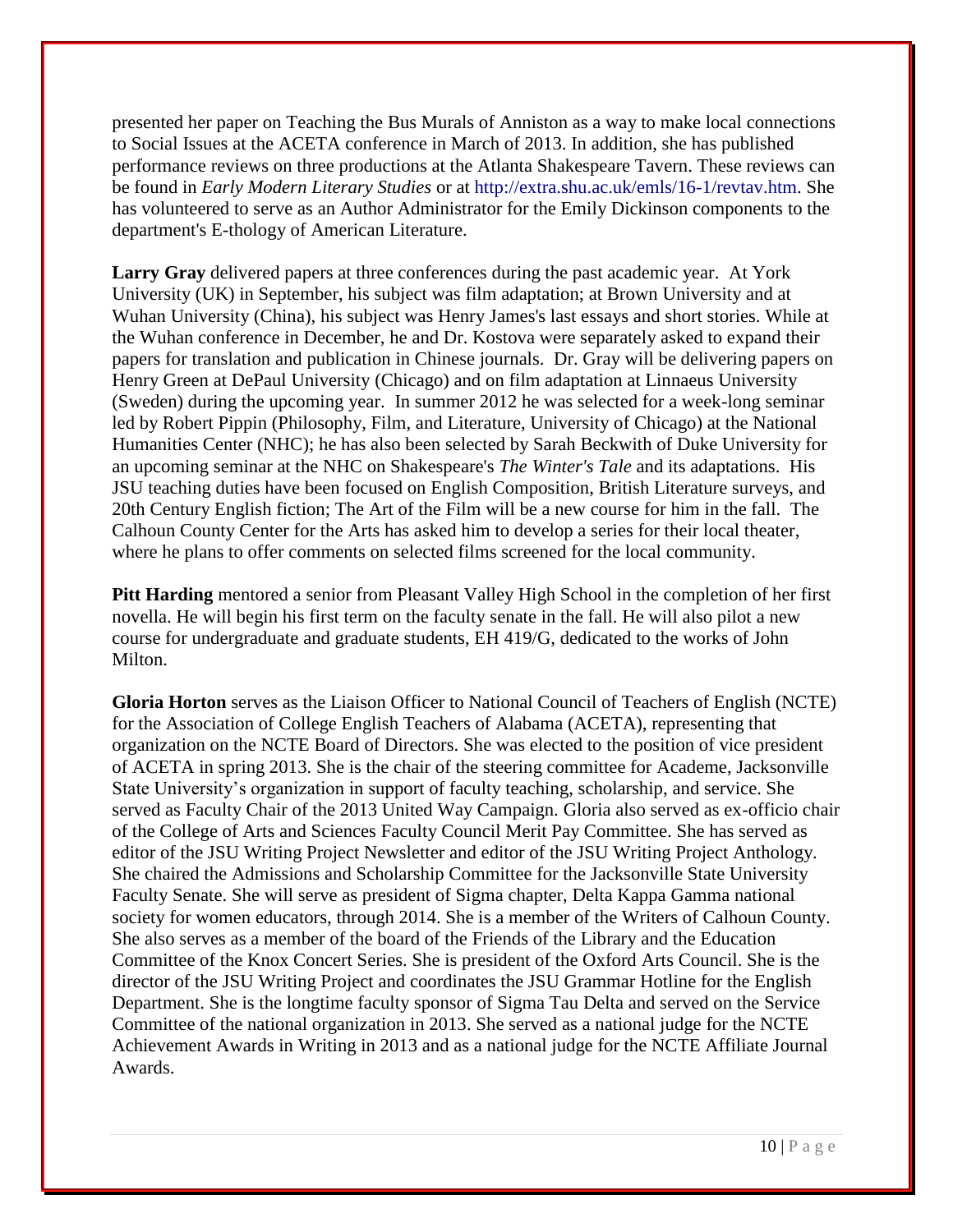**Bill Hug** has volunteered to serve as Author Administrator covering the Southwestern Humorists in the E-thology. His essay "*Blazing Saddles* as Postmodern Ethnic Carnival" has been accepted for publication in *Studies in Popular Culture*. He continues to teach both graduate and undergraduate courses.

**Katie Johnson** is currently the head of the Oral Communications committee and assists in judging competitions, such as the Writers Bowl and the Southern Playwrights Competitions. She is also a member of JSU's Health and Environmental Safety Committee, which seeks to provide a safe campus for students, faculty, and staff. In addition, she teaches Oral Communication, American Literature I, American Literature II, English Composition I, and English Composition II, and piloted a new May term course, EH 425 Tennessee Williams: Death, Desire, and Illusion. She has also volunteered to serve as an Author Administrator for the E-thology.

**John Jones** was awarded the Faculty Scholar Lecturer Award in May of 2011 and was, therefore, granted the honor of giving the annual Faculty Scholar Lecture in May of 2012. The lecture title is "Blake, Originality, and Dissent." In June, he spent a week at the Morgan Library in New York studying copies of William Blake's illuminated books. He is president of the JSU chapter of the Honor Society of Phi Kappa Phi and continues to teach graduate classes and undergraduate classes, including Honors Freshman Composition.

**Raina Kostova** served on numerous committees, including M.A. Orals Committees. In addition, she has served as a judge for various competitions, including the Imagining the Holocaust Writing Competition, the College of Arts and Sciences Student Symposium, the JSU Writers Bowl, and the contests sponsored by the JSU Writers' Club. She has been selected as a Gamecock Orientation Advisor this fall. She worked as an Advanced Placement Reader for the National College Board and was invited to be an AP Reader in June 2012. She was invited by one of the Chinese Fulbright Scholars to present a paper at Wuhan University in December of 2012. Her paper is titled "The Reader from the future in Osip Mandelstam's Poetry." The International Comparative Literature Association (ICLA) accepted a seminar proposal that she submitted on the future of Comparative Literature as a discipline. Dr. Kostova co-presented "Dialogues and Translations in Holocaust Testimonies" with Dr. Petra Schweitzer from Shenandoah University at the ICLA Conference that took place in June 2013, at the Sorbonne, Paris.

**Joy Maloney** served as a judge for the Imagining the Holocaust Writing Competition and the College of Arts and Sciences Student Symposium. She has regularly tutored students in the English Department's Writing Clinic.

**Mica Mecham** teaches Freshman Composition, Oral Communication, and American Literature. She has served as a judge for department-sponsored and campus wide-sponsored writing competitions and has volunteered to serve as Author Administrator for the E-thology. In addition to her duties in the English department, she also serves as Scholastic Advisor to a successful Greek group on campus.

**David Myer** teaches American Literature I and II (traditional and online), Technical Writing (computer-assisted and online), and Oral Communication. Mr. Myer was selected as a Gamecock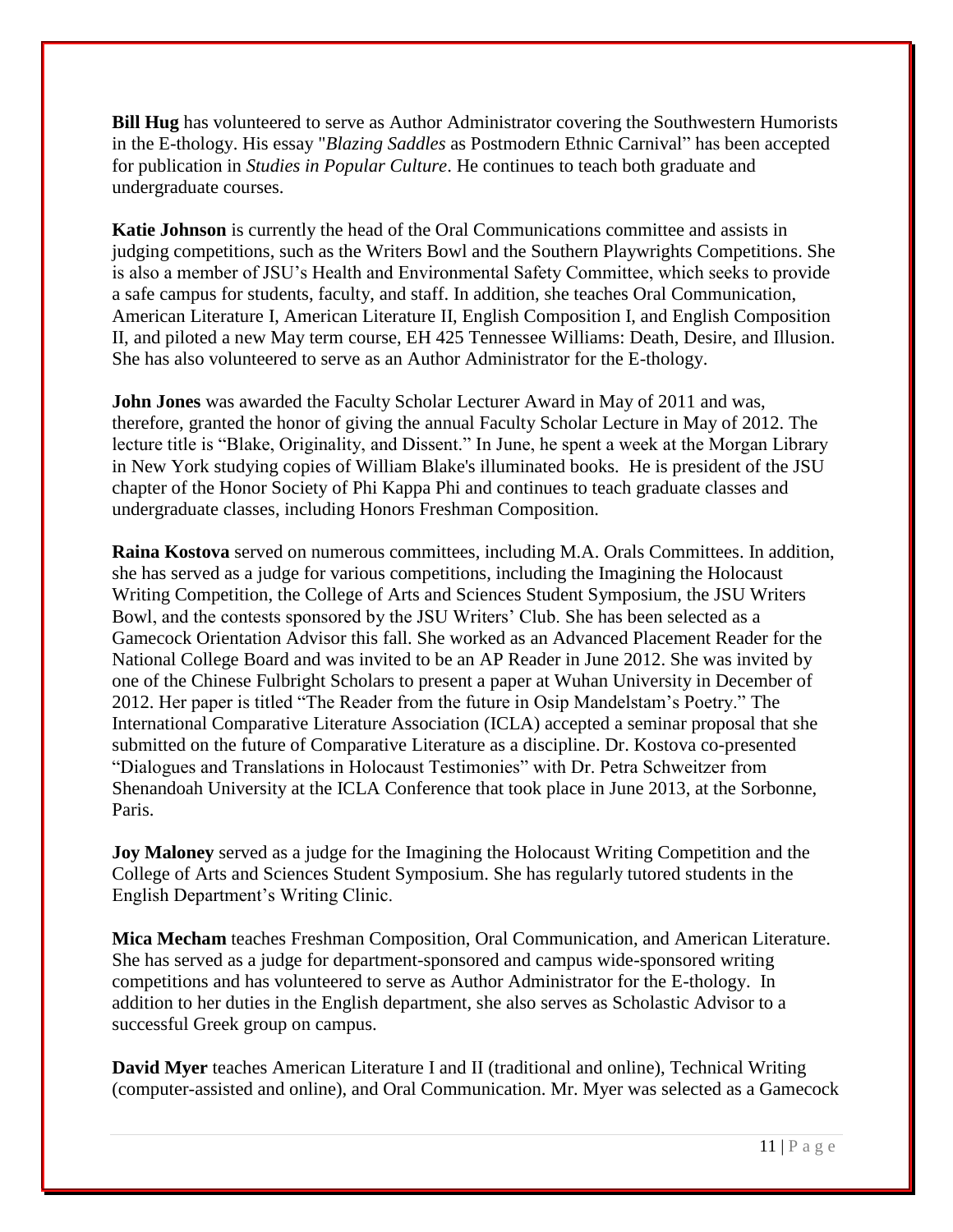Orientation (GO) Advisor for 2013. He is a member of the Alabama Academy of Science and since 2005 has served on the Editorial Board of *The Journal of the Alabama Academy of Science*. As a member of JSU's China Task Force and the English Department's Taizhou Committee, he works with visiting Chinese faculty and students. He was a reader/judge for the JSU Writers Bowl and Imagining the Holocaust student writing competitions and works as a tutor in the English Department's Writing Clinic. He serves on the English Majors and Minors Committee, the Competency Committee, and the Literature Survey Committee.

**Elizabeth Nelson** served on the English Department's Competency and Review Committees. She teaches both traditional and online classes for the department, including Oral Communication, Freshman Composition, and American Literature.

**Doug O'Keefe** teaches Freshman Composition, including Honors Freshman Composition, Oral Communication, and English Literature, both graduate and undergraduate. He is the Coordinator of the JSU Writers' Club and, therefore, oversees various writing competitions, including the RUM Fiction and Poetry Contests and the Arbor Day Poetry Contest.

**Andrea Porter** has volunteered to serve as an Author Administrator for the E-thology*.* She volunteers as an alumna advisor to Zeta Tau Alpha sorority at JSU and serves as Coordinator of Graduate Student Advisement. She coordinated the first annual Graduate Program Open House this past spring, which drew not only English majors, but also majors from other departments. She teaches Composition classes, Oral Communication, Literature, and graduate courses.

**Deborah Prickett** is the English Department's Technology Liaison, and she chairs the English Composition Committee. She teaches Freshman Composition, Oral Communication, Theory of Speech, and American Literature. She teaches both traditional and online courses, and has volunteered to serve as an Author Administrator for the E-thology. In July of 2012, she traveled to the Blackboard World Conference in New Orleans, where she presented "Wikis, Blogs, Forums, Journals: Which to Use and Why?" She also traveled to Savannah in April to present "iPurtain: Exploring Early American Literature in the Digital Classroom: No Lecture-No Control: Challenge-Based Learning in the Early American Literature Digital Classroom?"

**Teresa Reed** serves as the Coordinator of Undergraduate Student Advisement and has enjoyed advisement this year, having had over 500 interactions with students about questions of scheduling, graduation requirements, and class offerings, among other issues. She teaches both undergraduate and graduate classes for the department. Dr. Reed attended the 18th biennial meeting of the New Chaucer Society in July 2012 in Portland, Oregon, where she presented a paper called "Undead Forests: *Sir Gawain and the Green Knight* as Proto-Zombie Text." In March of 2013, Reed presented a paper at the 34th International Conference on the Fantastic in the Arts in Orlando, Florida. This paper was called "Trapped in the Entrails: Past/Present Dynamics in *Dead Snow*."

**Valerie Rimpsey** sits on the Advisory Committee for Student Life Multicultural Programming and serves as the Secretary for the African American Faculty Organization for Responsive Education (AFORE). She teaches Freshman Composition, Oral Communication, and American Literature.